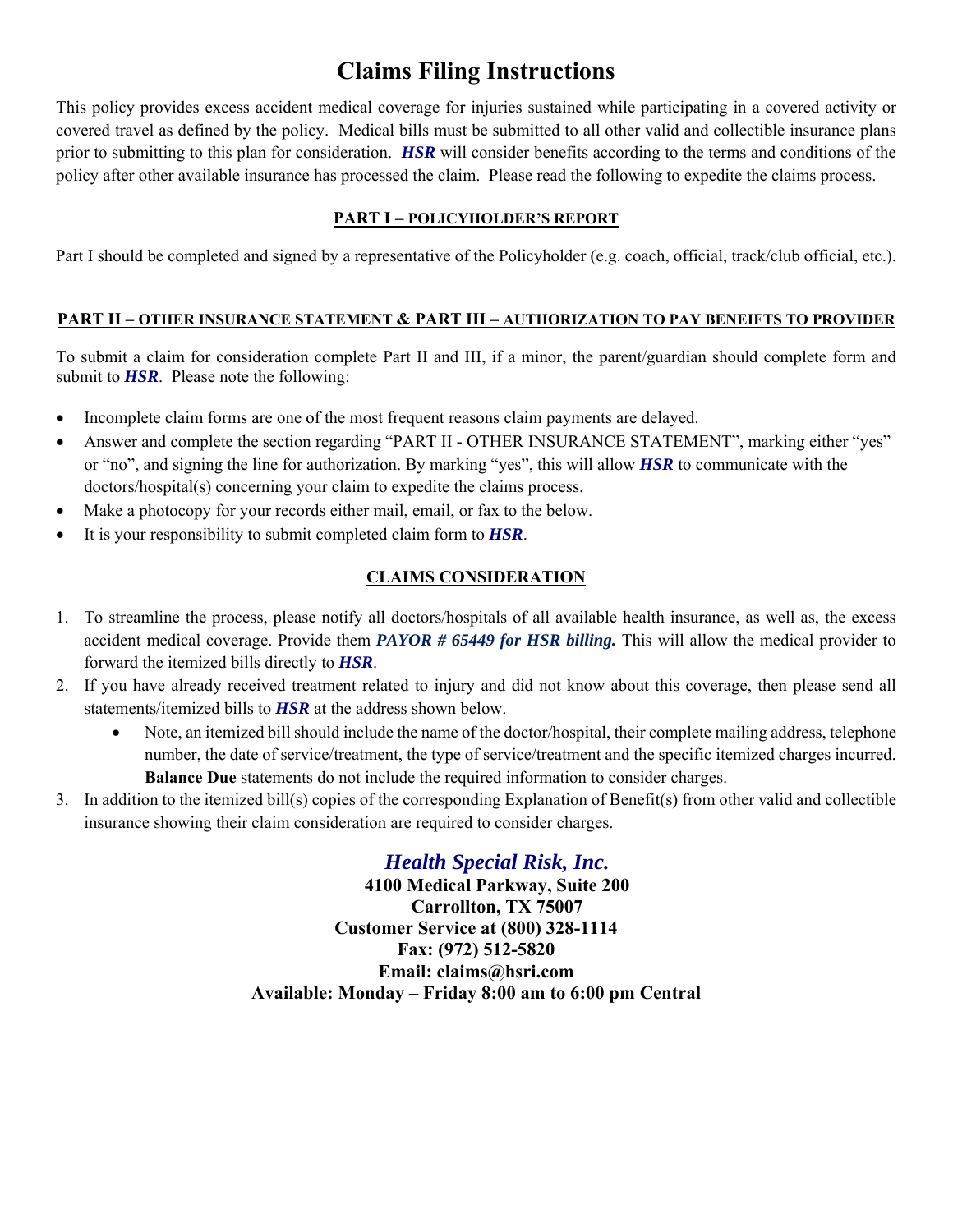



**Policy Name:** 

**Policy Number:** 

**1. PLEASE FULLY COMPLETE THIS FORM 2. ATTACH ITEMIZED BILLS 3. MAIL TO** *HSR*

**E-mail : claims@hsri.com**

| <b>HSR Plaza II</b>      |                                            |  |  |  |  |  |  |
|--------------------------|--------------------------------------------|--|--|--|--|--|--|
| 4100 Medical Parkway     |                                            |  |  |  |  |  |  |
| Carrollton, Texas 75007  |                                            |  |  |  |  |  |  |
|                          | Phone: (972) 512-5600  Fax: (972) 512-5820 |  |  |  |  |  |  |
| Toll Free (800) 328-1114 |                                            |  |  |  |  |  |  |
|                          |                                            |  |  |  |  |  |  |

|                                                                                                                                                                                                                                                                                                                                                                                                                                                                                                                    |                                                  |                                                                                                                                                                                                                                                                                                                                                                                                                                                                                    | <b>PART I-POLICYHOLDER'S REPORT</b>                         |                                                      |                                                                                                                                                  |                  |                                                                   |              |              |  |
|--------------------------------------------------------------------------------------------------------------------------------------------------------------------------------------------------------------------------------------------------------------------------------------------------------------------------------------------------------------------------------------------------------------------------------------------------------------------------------------------------------------------|--------------------------------------------------|------------------------------------------------------------------------------------------------------------------------------------------------------------------------------------------------------------------------------------------------------------------------------------------------------------------------------------------------------------------------------------------------------------------------------------------------------------------------------------|-------------------------------------------------------------|------------------------------------------------------|--------------------------------------------------------------------------------------------------------------------------------------------------|------------------|-------------------------------------------------------------------|--------------|--------------|--|
| 1. Claimant's Name (Injured Person)                                                                                                                                                                                                                                                                                                                                                                                                                                                                                |                                                  | 2. Social Security Number                                                                                                                                                                                                                                                                                                                                                                                                                                                          |                                                             | 3. Gender<br>$\square$ M                             | $\Box$ F                                                                                                                                         | 4. Date of Birth | 5. E-Mail                                                         |              |              |  |
|                                                                                                                                                                                                                                                                                                                                                                                                                                                                                                                    |                                                  | 6. Address of Injured Person and Best Contact Phone Number (Include Area Code)                                                                                                                                                                                                                                                                                                                                                                                                     |                                                             |                                                      |                                                                                                                                                  |                  |                                                                   |              |              |  |
|                                                                                                                                                                                                                                                                                                                                                                                                                                                                                                                    |                                                  | 7. If Applicable, Parent's Name, Address, and Best Contact Phone Number (Include Area Code)                                                                                                                                                                                                                                                                                                                                                                                        |                                                             |                                                      |                                                                                                                                                  |                  |                                                                   |              |              |  |
| 8. Date and Time of Accident<br>9. Place where Accident Occurred                                                                                                                                                                                                                                                                                                                                                                                                                                                   |                                                  |                                                                                                                                                                                                                                                                                                                                                                                                                                                                                    |                                                             |                                                      | 10. The injured person was a:<br>$\Box$ Participant $\Box$ Staff Member $\Box$ Guest $\Box$ Volunteer                                            |                  |                                                                   |              |              |  |
| 11. Indicate which Teeth were Involved in the Accident<br>Dental<br><b>Claims</b>                                                                                                                                                                                                                                                                                                                                                                                                                                  |                                                  |                                                                                                                                                                                                                                                                                                                                                                                                                                                                                    |                                                             |                                                      | 12. Describe Condition of Injured Teeth Prior to Accident:<br>Whole, Sound, and Natural<br>$\Box$ Filled<br>$\Box$ Capped<br>$\sqcap$ Artificial |                  |                                                                   |              |              |  |
|                                                                                                                                                                                                                                                                                                                                                                                                                                                                                                                    |                                                  | 13. Type of Injury (Indicate Part of Body Injured - e.g. broken arm, sprained ankle, etc.)                                                                                                                                                                                                                                                                                                                                                                                         |                                                             |                                                      |                                                                                                                                                  |                  | Did Injury Result in Death? □YES                                  |              | $\square$ NO |  |
|                                                                                                                                                                                                                                                                                                                                                                                                                                                                                                                    |                                                  | 14. Describe How Accident Occurred – Give All Possible Details                                                                                                                                                                                                                                                                                                                                                                                                                     |                                                             |                                                      |                                                                                                                                                  |                  |                                                                   |              |              |  |
| 15. Did Accident Occur (Check Yes or No for Each of the Following):<br>During a policyholder programmed, sponsored & supervised, or sanctioned activity?<br>$\square$ NO<br>∐YES<br>А.<br>On activity premises?<br>$\Box$ YES<br>$\square$ NO<br>В.<br>While on the job (if applicable)?<br>ΠYES<br>$\square$ NO<br>C.<br>While traveling directly and uninterruptedly to or from home and policyholder premises?<br>$\Box$ YES<br>$\square$ NO<br>D.<br>During intercollegiate/scholastic athletic practice? □YES |                                                  |                                                                                                                                                                                                                                                                                                                                                                                                                                                                                    |                                                             |                                                      |                                                                                                                                                  |                  |                                                                   |              |              |  |
| Е.                                                                                                                                                                                                                                                                                                                                                                                                                                                                                                                 | 16. Name of Event or Activity                    |                                                                                                                                                                                                                                                                                                                                                                                                                                                                                    |                                                             | $\square$ NO                                         |                                                                                                                                                  |                  | or competition?<br>$\Box$ YES<br>17. Name and Title of Supervisor | $\square$ NO |              |  |
|                                                                                                                                                                                                                                                                                                                                                                                                                                                                                                                    | 18. Name of Policyholder                         |                                                                                                                                                                                                                                                                                                                                                                                                                                                                                    |                                                             |                                                      |                                                                                                                                                  |                  |                                                                   |              |              |  |
| 20. Signature of Policyholder Representative                                                                                                                                                                                                                                                                                                                                                                                                                                                                       |                                                  |                                                                                                                                                                                                                                                                                                                                                                                                                                                                                    |                                                             | 21. Title of Policyholder Representative<br>22. Date |                                                                                                                                                  |                  |                                                                   |              |              |  |
|                                                                                                                                                                                                                                                                                                                                                                                                                                                                                                                    |                                                  |                                                                                                                                                                                                                                                                                                                                                                                                                                                                                    | <b>PART II - OTHER INSURANCE STATEMENT</b>                  |                                                      |                                                                                                                                                  |                  |                                                                   |              |              |  |
|                                                                                                                                                                                                                                                                                                                                                                                                                                                                                                                    |                                                  | Do you/spouse/parent have medical/health care or is the Claimant enrolled as an individual, employee or dependent member of a Health Maintenance<br>Organization (HMO) or similar prepaid health care plan, or any other type of accident/health/sickness plan coverage through your employer or other source on<br>you or does your son/daughter have health care coverage as a dependent from your previous marriage as mandated in a divorce decree? $\square$ YES $\square$ NO |                                                             |                                                      |                                                                                                                                                  |                  |                                                                   |              |              |  |
| If Yes, name of insurance company                                                                                                                                                                                                                                                                                                                                                                                                                                                                                  |                                                  |                                                                                                                                                                                                                                                                                                                                                                                                                                                                                    |                                                             |                                                      | Policy #                                                                                                                                         |                  |                                                                   |              |              |  |
| Name of insurance company                                                                                                                                                                                                                                                                                                                                                                                                                                                                                          |                                                  |                                                                                                                                                                                                                                                                                                                                                                                                                                                                                    |                                                             |                                                      | Policy #                                                                                                                                         |                  |                                                                   |              |              |  |
|                                                                                                                                                                                                                                                                                                                                                                                                                                                                                                                    |                                                  | Claimant's primary employer name, address, and phone number                                                                                                                                                                                                                                                                                                                                                                                                                        |                                                             |                                                      |                                                                                                                                                  |                  |                                                                   |              |              |  |
|                                                                                                                                                                                                                                                                                                                                                                                                                                                                                                                    |                                                  | Mother's primary employer name, address, and phone number                                                                                                                                                                                                                                                                                                                                                                                                                          |                                                             |                                                      |                                                                                                                                                  |                  |                                                                   |              |              |  |
|                                                                                                                                                                                                                                                                                                                                                                                                                                                                                                                    |                                                  | Father's primary employer name, address, and phone number                                                                                                                                                                                                                                                                                                                                                                                                                          |                                                             |                                                      |                                                                                                                                                  |                  |                                                                   |              |              |  |
|                                                                                                                                                                                                                                                                                                                                                                                                                                                                                                                    | company to the extent of any amount collectible. | IF OTHER INSURANCE OR HEALTH CARE PLANS EXIST, PLEASE SUBMIT COPIES of their EXPLANATION OF BENEFITS along with your claim.<br>IF NO OTHER INSURANCE or HEALTH PLAN EXISTS, PLEASE READ & SIGN BELOW.<br>I agree that should it be determined at a later date there is insurance (or similar), to reimburse HEALTH SPECIAL RISK, INC., or the insurance                                                                                                                            |                                                             |                                                      |                                                                                                                                                  |                  |                                                                   |              |              |  |
|                                                                                                                                                                                                                                                                                                                                                                                                                                                                                                                    | <b>SIGNATURE OF PARTICIPANT OR PARENT</b>        |                                                                                                                                                                                                                                                                                                                                                                                                                                                                                    |                                                             |                                                      |                                                                                                                                                  |                  |                                                                   | <b>DATE</b>  |              |  |
|                                                                                                                                                                                                                                                                                                                                                                                                                                                                                                                    |                                                  |                                                                                                                                                                                                                                                                                                                                                                                                                                                                                    | <b>PART III - AUTHORIZATION TO PAY BENEFITS TO PROVIDER</b> |                                                      |                                                                                                                                                  |                  |                                                                   |              |              |  |
|                                                                                                                                                                                                                                                                                                                                                                                                                                                                                                                    |                                                  | I authorize medical payments to physician or supplier for services described on any attached statements enclosed. (if not signed, submit proof of payment)                                                                                                                                                                                                                                                                                                                         |                                                             |                                                      |                                                                                                                                                  |                  |                                                                   |              |              |  |
| <b>SIGNATURE</b>                                                                                                                                                                                                                                                                                                                                                                                                                                                                                                   |                                                  |                                                                                                                                                                                                                                                                                                                                                                                                                                                                                    |                                                             |                                                      |                                                                                                                                                  |                  |                                                                   | <b>DATE</b>  |              |  |
|                                                                                                                                                                                                                                                                                                                                                                                                                                                                                                                    |                                                  | I hereby authorize any insurance company, hospital, physician or other person who has attended or examined the claimant to disclose when requested to do so,<br>all information with respect to any injury, policy coverage, medical history, consultation, prescription or treatment, and copies of all hospital or medical records. A<br>photo static copy of this authorization shall be considered as effective and valid as the original.                                     |                                                             |                                                      |                                                                                                                                                  |                  |                                                                   |              |              |  |

#### **SIGNATURE DATE** DATE DATE OF A SERIES AND SERIES OF A SERIES OF A SERIES OF A SERIES OF A SERIES OF A SERIES OF A SERIES OF A SERIES OF A SERIES OF A SERIES OF A SERIES OF A SERIES OF A SERIES OF A SERIES OF A SERIES OF A